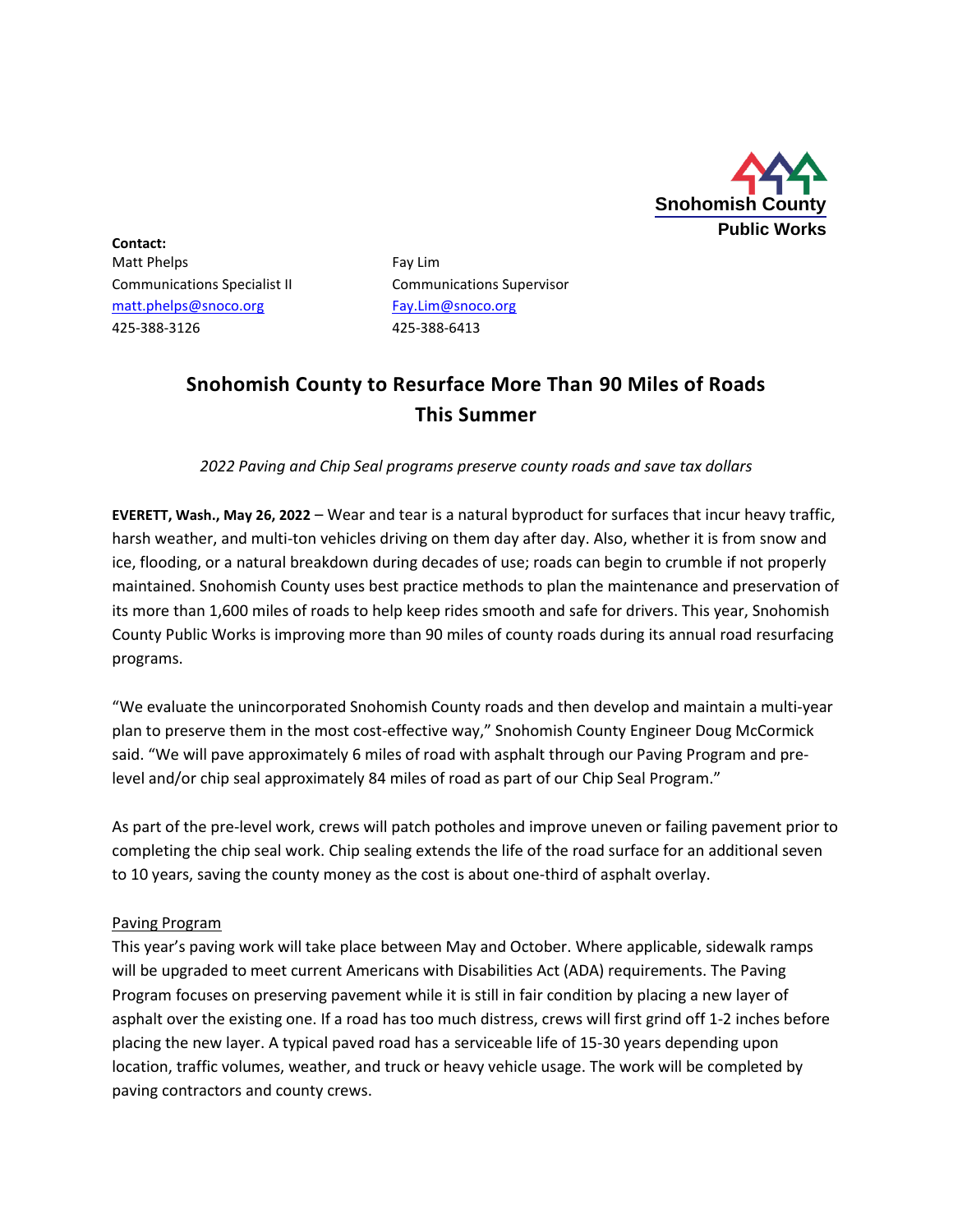## Chip Seal Program

Pre-leveling work began in April, while chip sealing work will begin in July. Snohomish County Road Maintenance crews began pre-leveling work in the southeast areas of the county and are working their way north and west. In July, crews will transition to applying chip seals following the same pattern as pre-leveling. Chip sealing is expected to be completed by late September.

Once the chips are pressed into place by rollers, the road is re-opened to traffic. A temporary speed limit of 20 miles per hour will be in effect for the week following the chip seal placement. Adherence to this temporary speed limit will minimize the likelihood of loose, flying chips causing damage to a vehicle's body or windshield and allow the chips to bind to the asphalt. Crews will return within a week to sweep up any loose chips and replace pavement striping.

Both chip seal and paving are weather-dependent work and all preliminary schedules are subject to change.

2022 work is scheduled for the following unincorporated areas of Snohomish County:

| <b>County Area</b>   | <b>Number of</b><br><b>Road Locations</b> |
|----------------------|-------------------------------------------|
| Arlington            | 11                                        |
| Cathcart             | 5                                         |
| Darrington           | 2                                         |
| Echo Lake            | 10                                        |
| Everett              | 3                                         |
| Getchell             | 8                                         |
| <b>Granite Falls</b> | 9                                         |
| Lake Stevens/Machias | 8                                         |
| Lynnwood             | 2                                         |
| Marysville           | 4                                         |
| Mill Creek           | 19                                        |
| Mukilteo             | $\overline{2}$                            |
| Snohomish            | 21                                        |
| Stanwood             | $\overline{2}$                            |
| Sultan/Sky Valley    | 10                                        |
| Total                | 116                                       |

For more information about the Paving Program or Chip Seal Program and maps of the identified roads, visi[t www.snohomishcountywa.gov/resurfacing](http://www.snohomishcountywa.gov/resurfacing)*.*